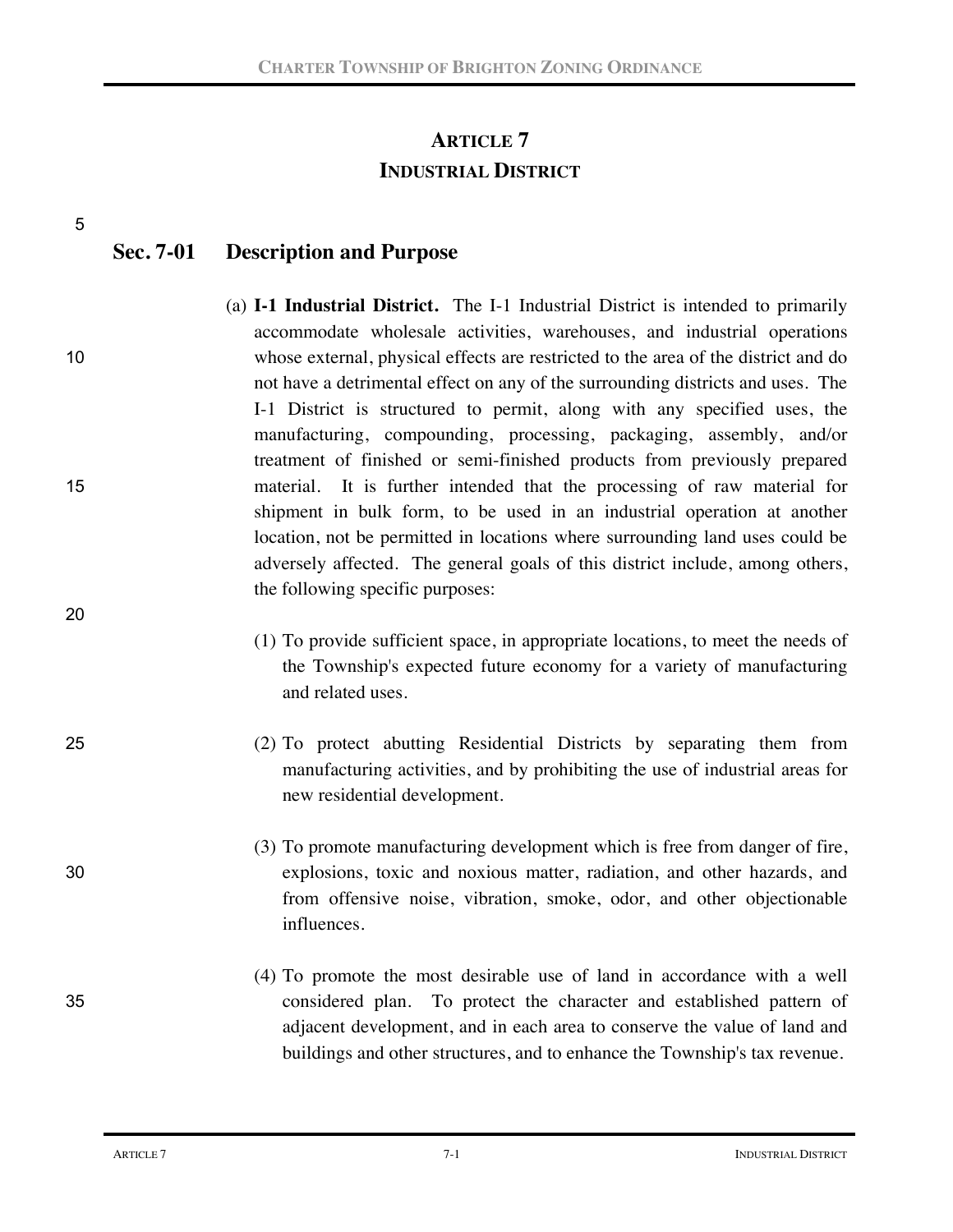# **Sec. 7-02 Uses Permitted**

- 
- (a) Land and/or buildings in the districts indicated at the top of Table 7-02 may be used for the purposes denoted by a "P" in the column below by right. Land 5 and/or buildings in the districts indicated at the top of Table 7-02 may be used for the purposes denoted by "S" after special land use approval by the Planning Commission in accordance with the procedures and requirements of *Article 18 and Article 19.* The "Requirements" column indicates additional requirements or conditions applicable to the use.

| <b>Table 7-02</b>                                                                                                                                                                   |              |                     |  |
|-------------------------------------------------------------------------------------------------------------------------------------------------------------------------------------|--------------|---------------------|--|
| <b>Schedule of Industrial Uses</b>                                                                                                                                                  |              |                     |  |
|                                                                                                                                                                                     | $I-1$        | <b>Requirements</b> |  |
| <b>Manufacturing</b>                                                                                                                                                                |              |                     |  |
| Offices<br>Related<br>Administrative<br>Manufacturing,<br>to<br>Engineering,<br>Construction,<br>Transportation, Utility, Governmental & other Similar Uses                         | P            |                     |  |
| Chemical & Allied Products Manufacturing                                                                                                                                            | S            |                     |  |
| Concrete Plants, Asphalt Plants & Brick/Block Manufacturing                                                                                                                         | S            |                     |  |
| Lumber & Planing Mills                                                                                                                                                              | S            |                     |  |
| Manufacture, Compounding, Processing, Packaging, or Treatment of such Products as, but                                                                                              |              |                     |  |
| not Limited to: Bakery Goods, Candy, Cosmetics, Pharmaceuticals, Toiletries, Food<br>Products, Hardware & Cutlery, Tools, Die, Gauges, & Machine Shops                              | P            |                     |  |
| Manufacture, Compounding, Assembling, or Treatment of Articles or Merchandise from                                                                                                  |              |                     |  |
| Previously Prepared Materials: Bone, Canvas, Cellophane, Cloth, Cork, Feathers, Felt,<br>Fiber, Fur, Glass, Hair, Horn, Leather, Paper, Plastics, Rubber, Precious or Semi-Precious | P            |                     |  |
| Metals or Stones, Sheet Metal, Shells, Textiles, Tobacco, Wax, Wire, Wood, & Yarns                                                                                                  |              |                     |  |
| Manufacture of Pottery & Figurines or other Similar Ceramic Products Using only<br>Previously Pulverized Clay, & Kilns Fired only by Electricity, Gas, or Oil                       | P            |                     |  |
| Manufacture of Musical Instruments, Toys, Novelties, & Metal or Rubber Stamps, or other                                                                                             |              |                     |  |
| Molded Rubber Products                                                                                                                                                              | P            |                     |  |
| Manufacture or Assembly of Electrical Appliances, Electronic Instruments & Devices,                                                                                                 |              |                     |  |
| Audio & Video Equipment                                                                                                                                                             | $\mathbf{p}$ |                     |  |
| Manufacturing & Repair of Electric or Neon Signs, Light Sheet Metal Products, Including                                                                                             | P            |                     |  |
| Heating & Ventilating Equipment, Cornices, Eaves, & the Like                                                                                                                        |              |                     |  |
| Meat & Dairy Products Processing, Slaughter Houses                                                                                                                                  | S            |                     |  |
| Medical, Dental, Pharmaceutical, Computer, Electronic & Robotics Research, Development,                                                                                             |              |                     |  |
| Instruction or Application, & any Office Space, Laboratories, Interior Storage, & Equipment                                                                                         | P            |                     |  |
| <b>Incidental Thereto</b>                                                                                                                                                           |              |                     |  |
| Metal Platting, Buffing, & Polishing                                                                                                                                                | S            |                     |  |
| Paper & Allied Products Manufacturing                                                                                                                                               | S            |                     |  |
| Research, Design & Pilot or Experimental Product Development & Testing, Including                                                                                                   |              |                     |  |
| Vehicle Testing & Proving Grounds                                                                                                                                                   |              |                     |  |
| <b>Utilities &amp; Communication</b>                                                                                                                                                |              |                     |  |
| <b>Power Generation Plants</b>                                                                                                                                                      | S            |                     |  |
| Public Utilities, including Buildings, Telephone Exchange Buildings, Electrical Transformer                                                                                         | P            |                     |  |
| Stations & Substations, & Gas Regulator Stations, Storage Yards, Water Supply & Sewage                                                                                              |              |                     |  |
| Disposal Plants, Water & Gas Tank Holders & Related Uses                                                                                                                            | P            |                     |  |
| Printing Plants, Bookbinders And Publishing                                                                                                                                         | ${\bf P}$    |                     |  |
| Radio & Television Broadcasting Stations                                                                                                                                            |              |                     |  |
| <b>Recycling Centers</b>                                                                                                                                                            | S            |                     |  |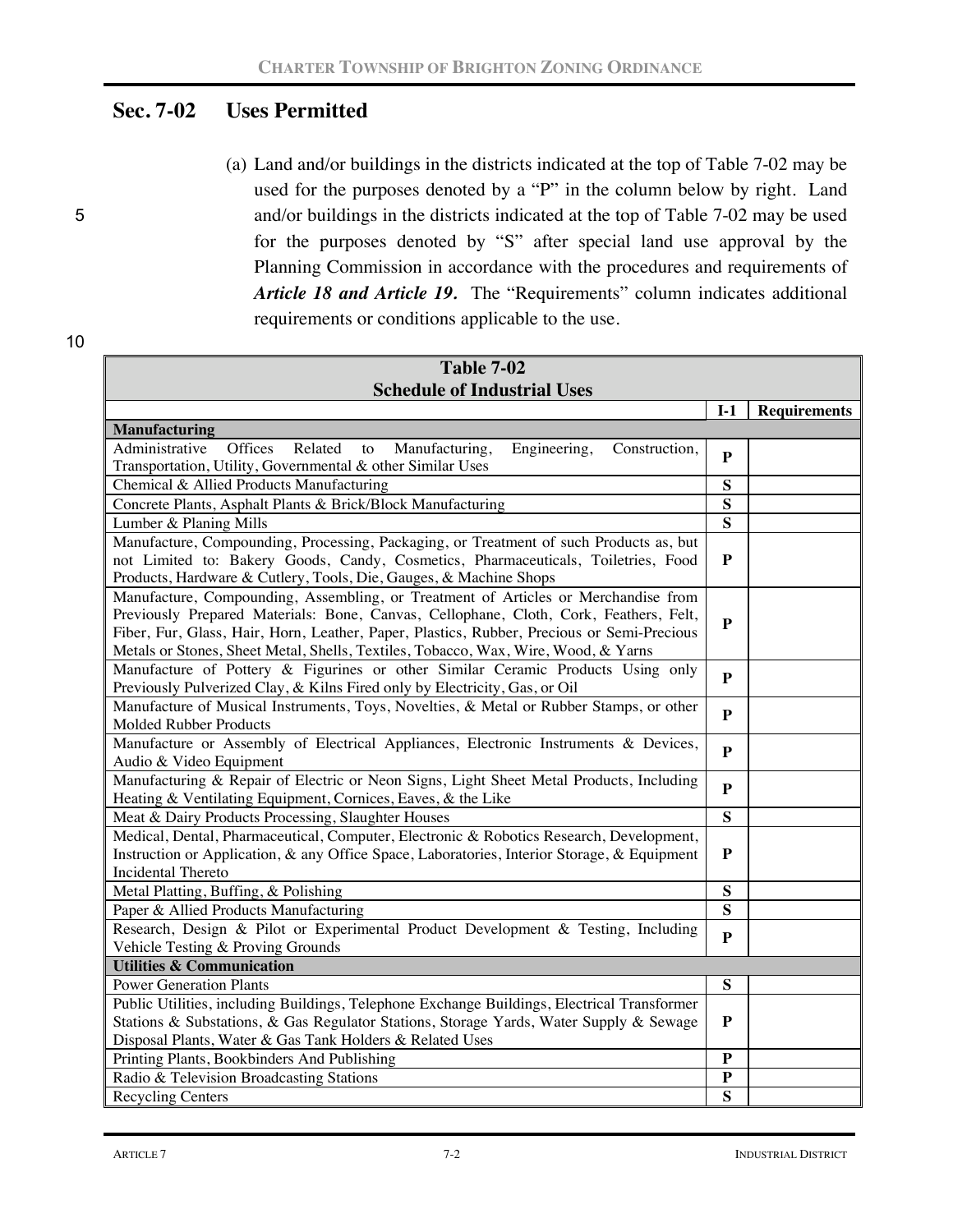| <b>Warehousing, Transportation &amp; Construction</b>                                                                                                                                                                                                                                                |              |     |
|------------------------------------------------------------------------------------------------------------------------------------------------------------------------------------------------------------------------------------------------------------------------------------------------------|--------------|-----|
| Airports & Heliports                                                                                                                                                                                                                                                                                 | S            | (1) |
| Construction Contractor Equipment & Outside Supply Storage                                                                                                                                                                                                                                           |              | (3) |
| Mini-Storage/Self Storage Warehousing                                                                                                                                                                                                                                                                |              |     |
| Mini-Storage/Self Storage Warehousing with Outdoor Storage including Vehicle, Boat<br>Recreational Vehicle & Trailer Storage                                                                                                                                                                         |              | (5) |
| Open Air Businesses                                                                                                                                                                                                                                                                                  | S            | (6) |
| Outdoor Storage of Materials to a Permitted Use                                                                                                                                                                                                                                                      | S            | (7) |
| Railroad Freight Terminals Transfer & Storage Tracks                                                                                                                                                                                                                                                 | $\mathbf{s}$ |     |
| Warehousing Accessory to a Permitted Use                                                                                                                                                                                                                                                             | P            | (9) |
| Warehousing, Wholesale & Distribution Facilities Including Truck Terminals                                                                                                                                                                                                                           | S            | (9) |
| <b>Retail &amp; Services</b>                                                                                                                                                                                                                                                                         |              |     |
| <b>Billboards</b>                                                                                                                                                                                                                                                                                    |              | (2) |
| Central Dry Cleaning Plants or Laundries that do not Deal Directly with Consumers                                                                                                                                                                                                                    |              |     |
| Domestic/Household Animal Daycare and Boarding Facility                                                                                                                                                                                                                                              |              |     |
| Greenhouses                                                                                                                                                                                                                                                                                          | $\mathbf{p}$ |     |
| Major Automotive Repair, such as Engine, Transmission or Chassis Repair, Undercoating,<br>Glass Replacement, Bumping & Painting                                                                                                                                                                      | P            | (4) |
| Retail & Service Uses which have an Industrial Character in Terms of Either their Outdoor<br>Storage Requirements or Activities such as Lumberyards, Building Materials Outlets,<br>Upholsterer; Cabinet Maker; Outdoor Boat or House Trailer; Automobile, or Agricultural<br><b>Implement Sales</b> |              |     |
| Retail Uses which Serve Convenience Needs of the Industrial District such as Eating &<br>Drinking Establishments, Banks, Savings & Loan Associations, Credit Unions, or<br>Hotel/Motel                                                                                                               | S<br>P       | (8) |
| School, Vocational/Trade                                                                                                                                                                                                                                                                             |              |     |
| Veterinary Clinic                                                                                                                                                                                                                                                                                    | P            |     |

(b) **Notes.** Uses noted in Table 7-02 shall comply with the following requirements:

5 (1) **Airports and Heliports**

- a. The plans for these facilities shall have received approval by the Federal Aviation Agency (FAA) and the Michigan Department of Aeronautics (MDA) prior to submittal to the Planning Commission for 10 their review and approval.
	- b. The standards of the FAA and MDA for determining obstruction to air navigation shall be complied with. These standards shall be applied by the class of airport as determined by the above agencies.
	- c. The area of the "runway protection zone or clear zone" (see FAA definition) shall be provided for within the land area under airport ownership.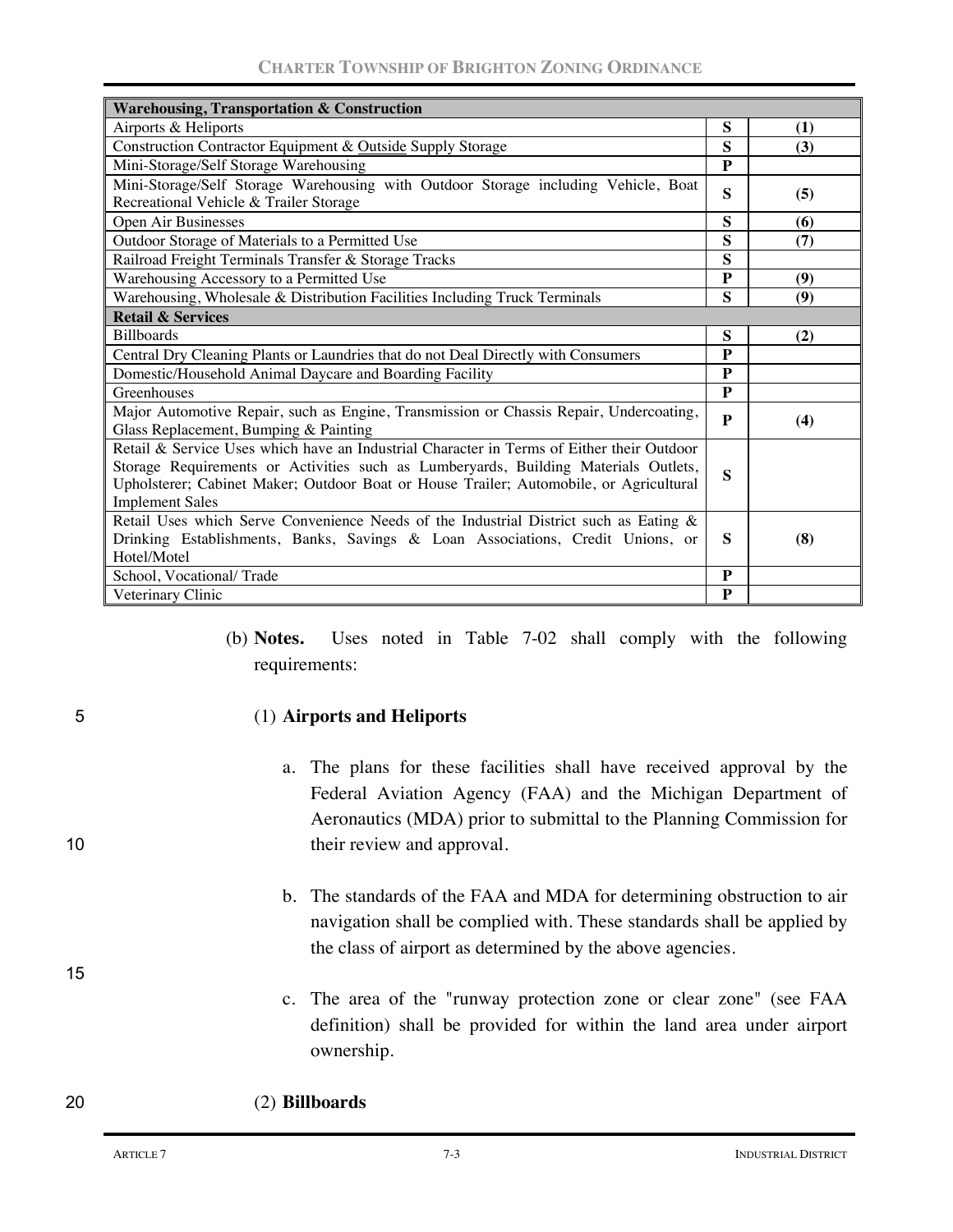|    |    | a. Billboards shall only be on property abutting I-96 and U.S. 23<br>Freeways and shall be considered a principal use of property.                                                                                                                                                                                  |
|----|----|---------------------------------------------------------------------------------------------------------------------------------------------------------------------------------------------------------------------------------------------------------------------------------------------------------------------|
| 5  |    | b. The sign must be located to be viewed principally from the freeway $(s)$<br>and in compliance with Article 17.                                                                                                                                                                                                   |
|    |    | (3) Construction Contractor Equipment and Supply Storage                                                                                                                                                                                                                                                            |
| 10 | a. | The area designated for storage of specific materials shall be shown on<br>an approved site plan.                                                                                                                                                                                                                   |
| 15 |    | b. The storage area shall be situated entirely to the rear of the main<br>building on same zoning lot with the main building.                                                                                                                                                                                       |
| 20 |    | c. The area shall be set back a minimum of one hundred and fifty $(150)$<br>feet from any public road right-of-way or any private road easement, a<br>minimum of two hundred (200) feet from any Residential District, and<br>a minimum of twenty (20) feet from any Non-Residential District or<br>property line.  |
|    |    | d. A six (6) foot tall obscuring wall or solid fence shall be provided<br>around the perimeter of the storage area.                                                                                                                                                                                                 |
| 25 |    | e. An access way to the designated storage area shall be provided, graded<br>and surfaced with an all weather durable pavement, and maintained<br>from the public right-of-way or private road easement to permit free<br>access of emergency vehicles at any time.                                                 |
| 30 | f. | The designated area for outside storage other than an access way shall<br>be paved and suitably drained. The Planning Commission may grant<br>an exception for an alternate surface material (e.g., crushed aggregate,<br>grass pavers) when deemed appropriate by the Planning Commission<br>for the intended use. |
| 35 | g. | No materials shall be stored higher than eight (8) feet.                                                                                                                                                                                                                                                            |
|    |    | h. Cranes or other lifting equipment shall be stored with movable or<br>projecting section(s) at the lowest elevation possible.                                                                                                                                                                                     |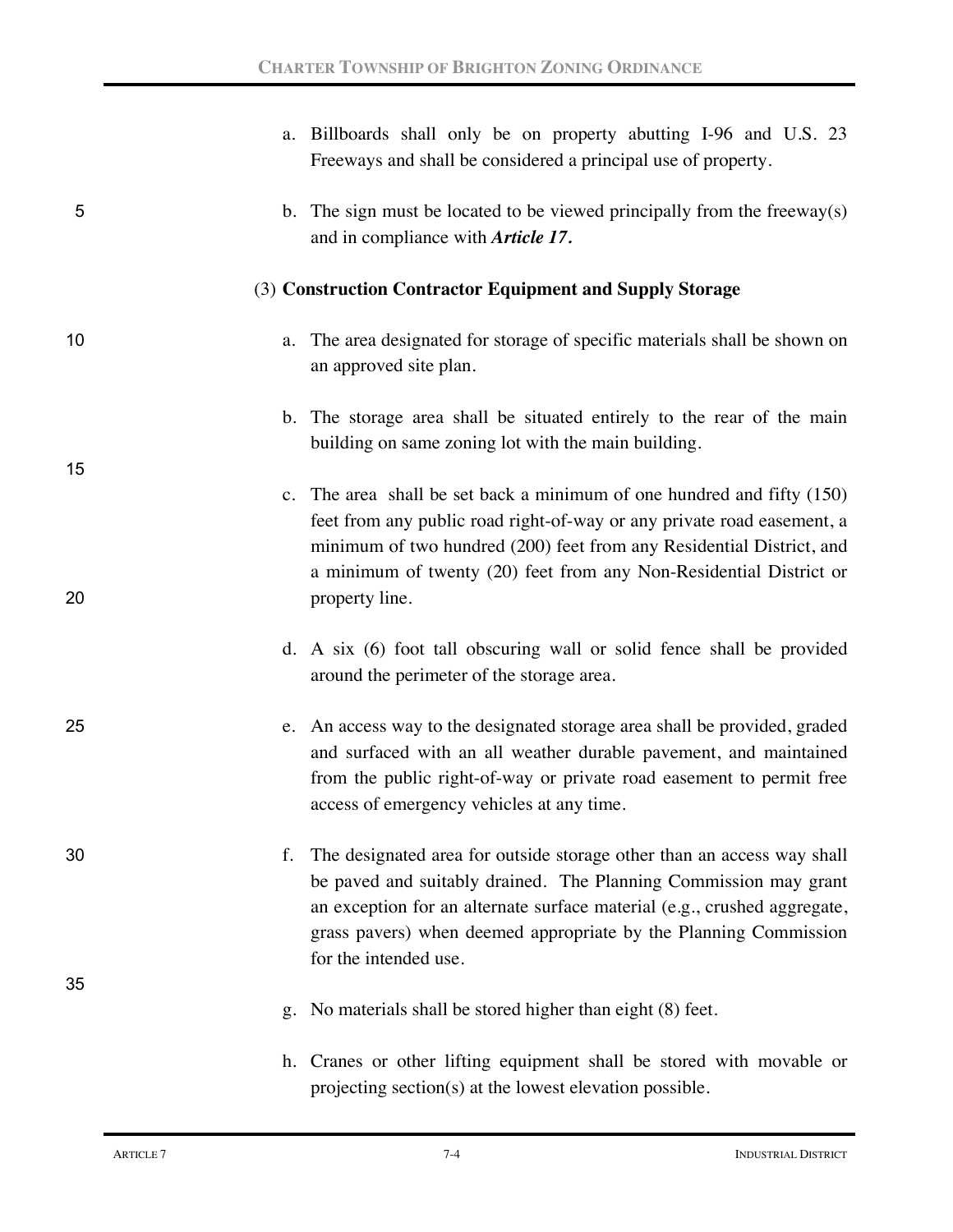## (4) **Major Automotive Repair**

| 5  | a. Vehicles awaiting repair shall be parked in a screened storage area<br>located in the rear or side yard. The area shall be screened by a six $(6)$<br>foot wall or solid fence.                                                        |
|----|-------------------------------------------------------------------------------------------------------------------------------------------------------------------------------------------------------------------------------------------|
| 10 | b. Vehicles shall not be stored, parked, or placed in any outdoor parking<br>area in excess of seventy-two (72) hours.                                                                                                                    |
|    | c. All automotive repair work shall be conducted within of a fully<br>enclosed building.                                                                                                                                                  |
| 15 | (5) Mini-Storage/Self Storage Warehousing with Outdoor Storage                                                                                                                                                                            |
|    | a. All stored vehicles, boats, and/or trailers must be operable shall have a<br>current title.                                                                                                                                            |
| 20 | b. Machinery, equipment, lumber crates, pallets, boxes, building or other<br>materials either discarded, unsightly, or showing evidence of a need<br>for repairs shall not be stored, parked, or abandoned in an outside<br>storage area. |
| 25 | c. The storage of junk or inoperable vehicles shall be prohibited.                                                                                                                                                                        |
|    | (6) Open Air Businesses                                                                                                                                                                                                                   |
| 30 | a. All open air businesses shall be accessory to the approved principal<br>use, and shall be directly related to the business or activity conducted<br>within the main building.                                                          |
| 35 | b. The material(s) utilized for any use shall not create a noxious odor,<br>create blight condition, or create an unsafe traffic condition (i.e.<br>reduction of sight distance to road(s), maneuvering lanes and/or<br>parking areas).   |
|    | c. The display of any material(s) and/or products shall be limited to not<br>more than ten percent $(10\%)$ of the existing front or side yard(s),                                                                                        |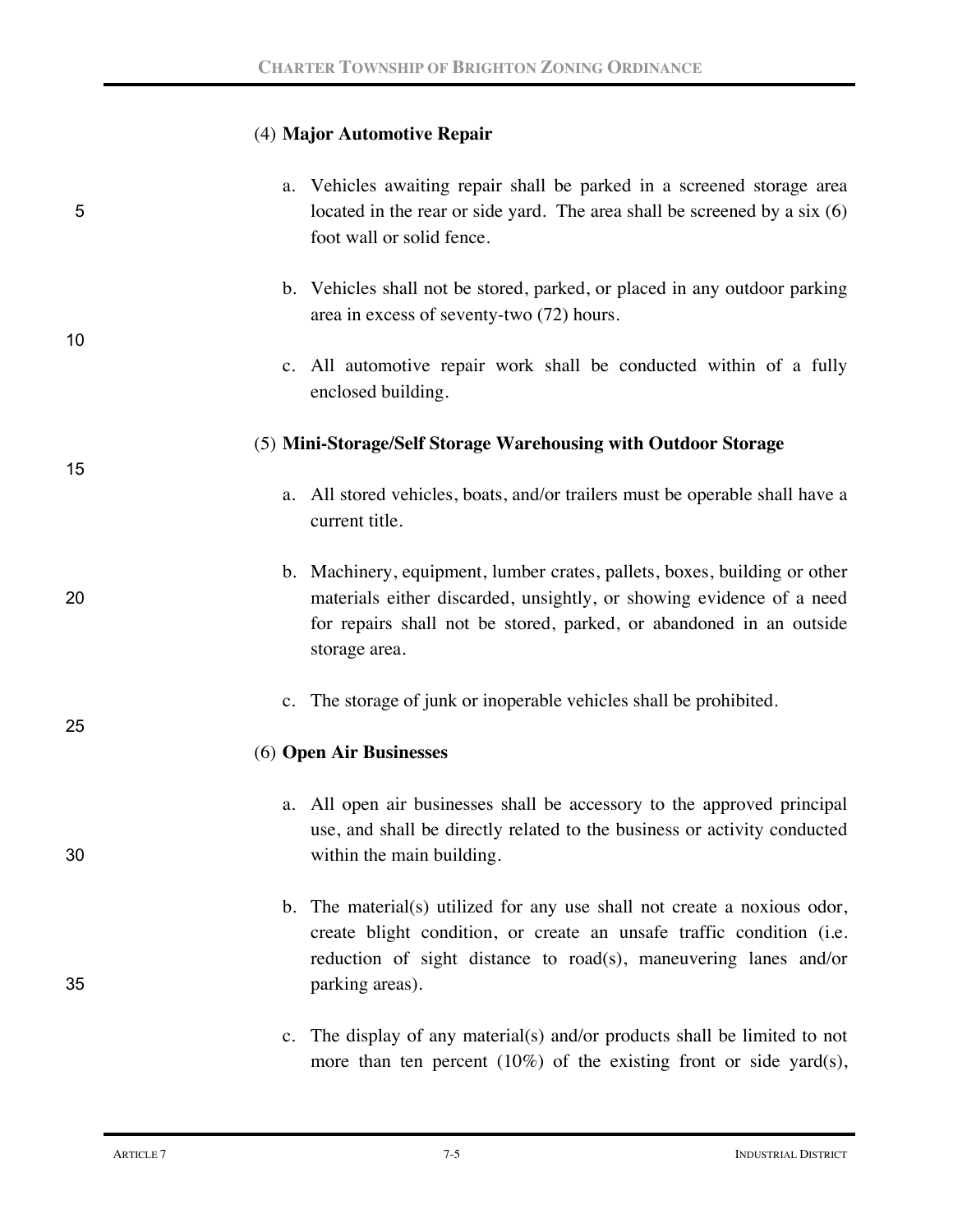exclusive of all required maneuvering lanes, driveways, and/or parking spaces.

|    | d. The minimum setback from a front or side property line for any open  |
|----|-------------------------------------------------------------------------|
| 5. | air business shall be twenty (20) feet from the front property line and |
|    | not less than one-half $(1/2)$ of any required side yard.               |

- e. All display materials shall be safely anchored or secured in place, in a method and manner designed to safely resist overturn by wind loads or 10 impact.
	- f. Display materials shall be limited to those approved for use by the Michigan State Construction Code and Fire Codes.
- 15 g. The Planning Commission may require fencing, greenbelts, and/or masonry walls to isolate or screen any outdoor display area.
- h. Open air businesses which require lighting or the use of electricity shall not be constructed, installed or utilized unless and until a 20 certificate of safety compliance has first been issued by the Township Electrical Inspector. Display lighting shall comply with the lighting standards of *Section 14-03*.
- i. Any display involving soil or berming shall be constructed in a manner 25 which will eliminate surface water, soil, sand, sediment, and/or any other material from eroding, washing or otherwise being transported onto any roadway, storm sewer, or adjacent property.
- j. A site plan, drawn to scale, shall be submitted to the Planning 30 Commission for review in accordance with *Article 18*. The plot plan shall clearly illustrate the location, setbacks, and the designated area of the property proposed for outdoor display.

## (7) **Outdoor Storage**

a. Outdoor storage shall be accessory only to a permitted use on a site containing a main building of five hundred (500) square feet or more.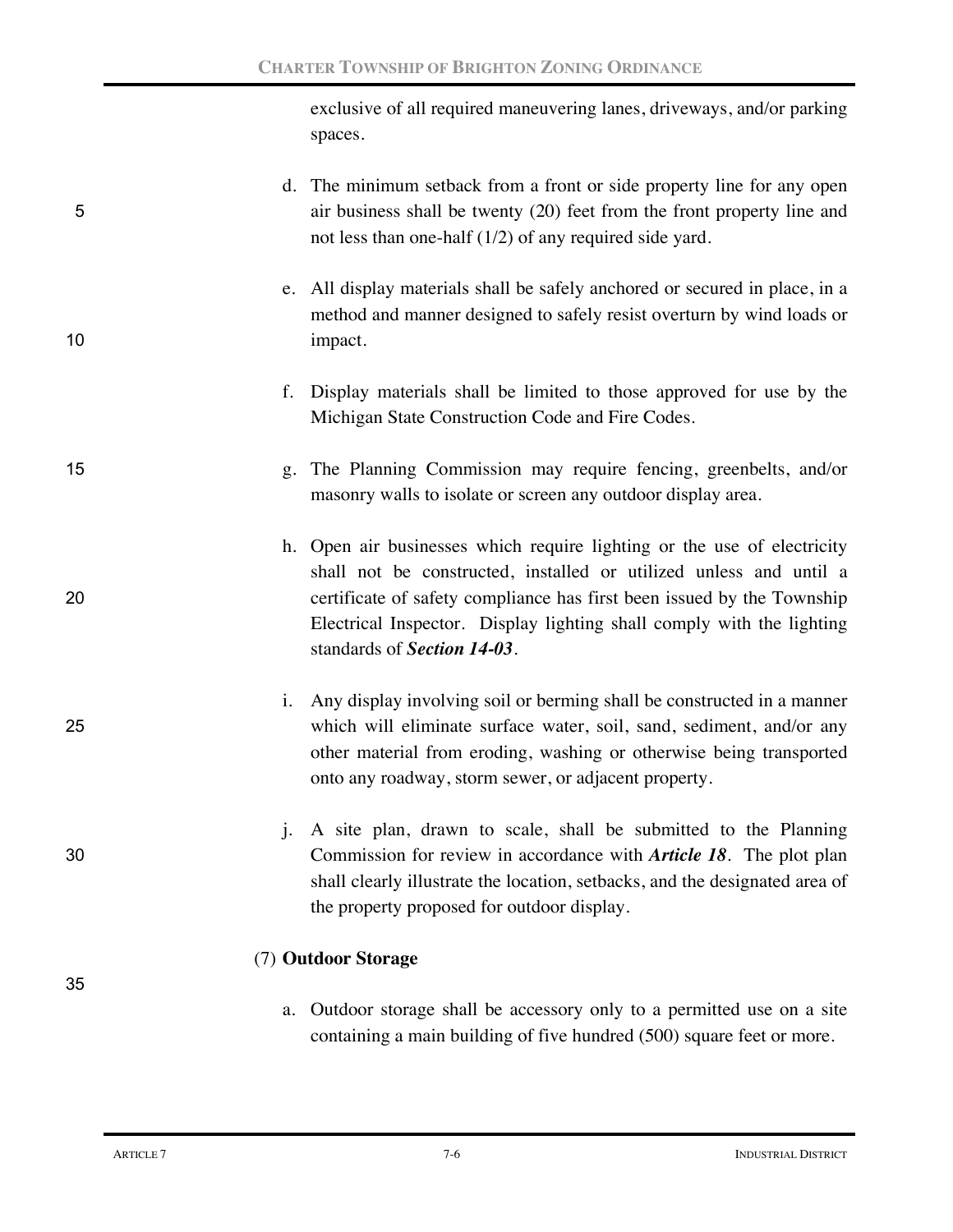- b. The storage and/or display of any materials and/or products shall meet all setback requirements of a main building in an I-1 Industrial District.
- 5 c. All loading and parking shall be provided off-street in accordance with this Ordinance, and outdoor storage of any kind shall not utilize or obstruct any required parking, loading-unloading space(s), and/or maneuvering lane(s).
- 10 d. The storage of any soil, fertilizer, or other loose, unpackaged materials, shall be contained so as to prevent any spread thereof to adjacent properties or roadways.
- e. All storage shall be confined to the rear yard and shall be suitably 15 screened from the view of adjoining property owners with opaque fencing.
- f. The storage shall comply with the standards established by the Michigan State Construction Code and the Township Fire Code for 20 storage.
	- g. The height of the storage shall not exceed the height of the screening fence.
- 25 h. All empty palates must be removed from the site or screened from view.

## (8) **Retail Uses which Serve Convenience Needs of the Industrial District**

30 a. Retail uses which serve the convenience needs of the Industrial District are permitted as an accessory use within an industrial building or as a stand-alone building that is an integral part of an industrial park where the retail use floor area is no more than twenty-five percent (25%) that of the total floor area on the site.

> b. The retail use shall be accessed internally from the development and shall not have a separate driveway to a public road.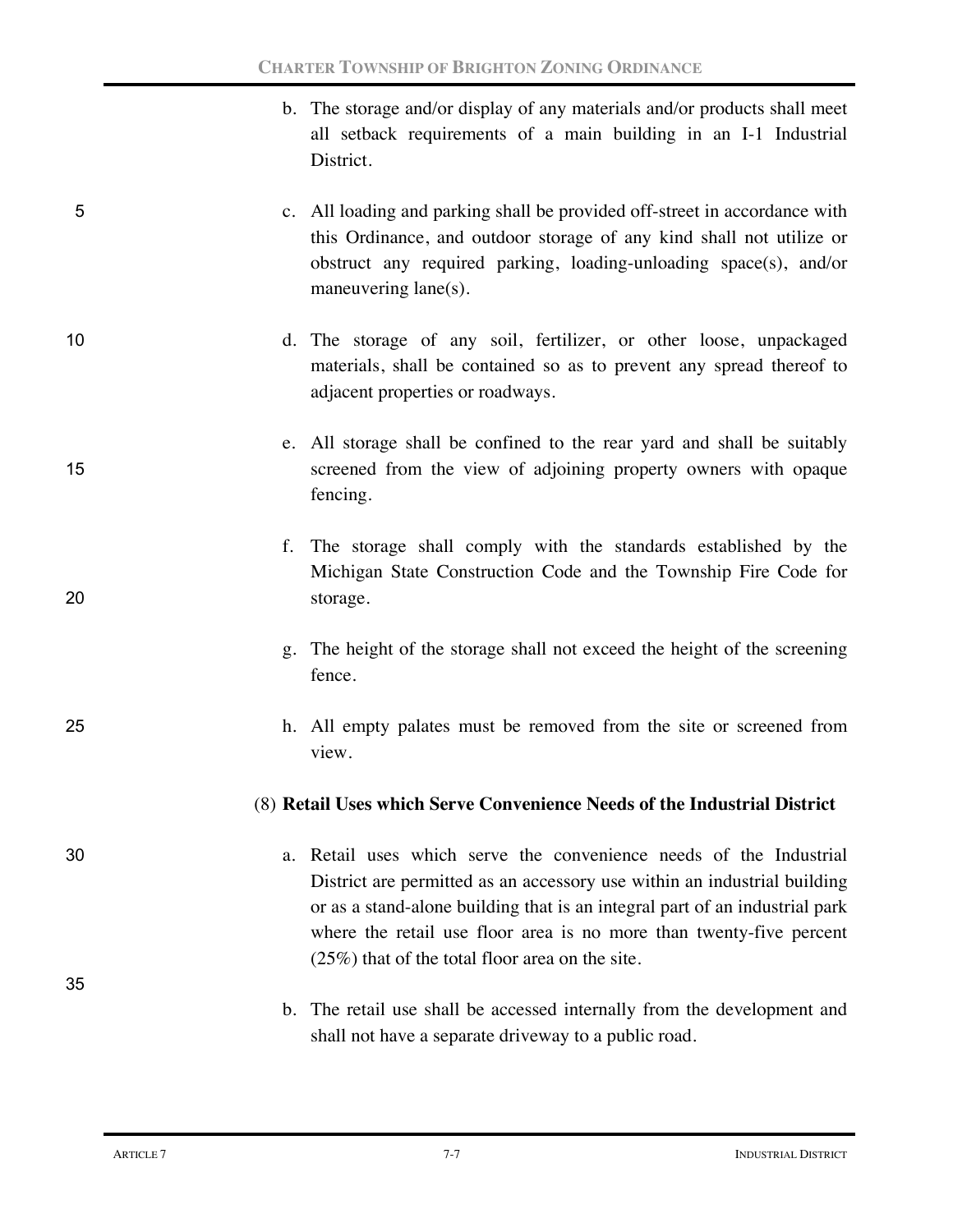## (9) **Warehousing**

- a. The storage area shall be approved and in accordance with the provisions of the current State of Michigan Construction Code, as 5 amended.
- b. Proposed warehouse use(s) shall not be approved until the Planning Commission receives a written compliance report, prepared by the: (1) Township Fire Inspector; (2) Township Building Official or State 10 Construction Code Commission or Bureau, or his/their duly authorized agent(s), in which the product(s) to be stored or enclosed within the subject warehouse are described, classified as Low, Medium, or High Hazard, and upon review of state and local fire and building codes, the materials are approved for storage, within the structure in question.

#### 15

(Ord. #243, 8/1/08)

## **Sec. 7-03 District Regulations**

- 
- 20 (a) **Industrial Schedule of Area and Bulk Requirements.** All lots, buildings, and structures shall comply with the area height and bulk requirements in Table 7-03.

| <b>Table 7-03</b>                                                 |             |                |
|-------------------------------------------------------------------|-------------|----------------|
| <b>Industrial District Schedule of Area and Bulk Requirements</b> |             |                |
| <b>District</b>                                                   |             | $I-1$          |
| <b>Lot Requirements</b>                                           |             |                |
| Minimum Lot Area (sq. ft.)                                        |             | 40,000         |
| Minimum Lot Width $(ft)$ $(1)(2)$                                 |             | 150            |
| <b>Setback Requirements (3)</b>                                   |             |                |
| Front Yard (ft.)                                                  |             | 60             |
| Side Yard $(ft.)$ $(3)$                                           |             | 20             |
| Rear Yard $(ft.)$ $(4)$                                           | 50          |                |
|                                                                   | Front $(5)$ | 60             |
| Parking Lot (ft)                                                  | Side & Rear | 10             |
| Natural Feature/Waterfront (ft.) (6)                              | 25          |                |
| <b>Maximum Building Height</b>                                    |             |                |
| In Feet                                                           |             | 40             |
| In Stories                                                        |             | $\overline{4}$ |
| <b>Maximum Lot Coverage</b>                                       |             |                |
| 50<br>Max. Lot Coverage $(\%)$ (7)                                |             |                |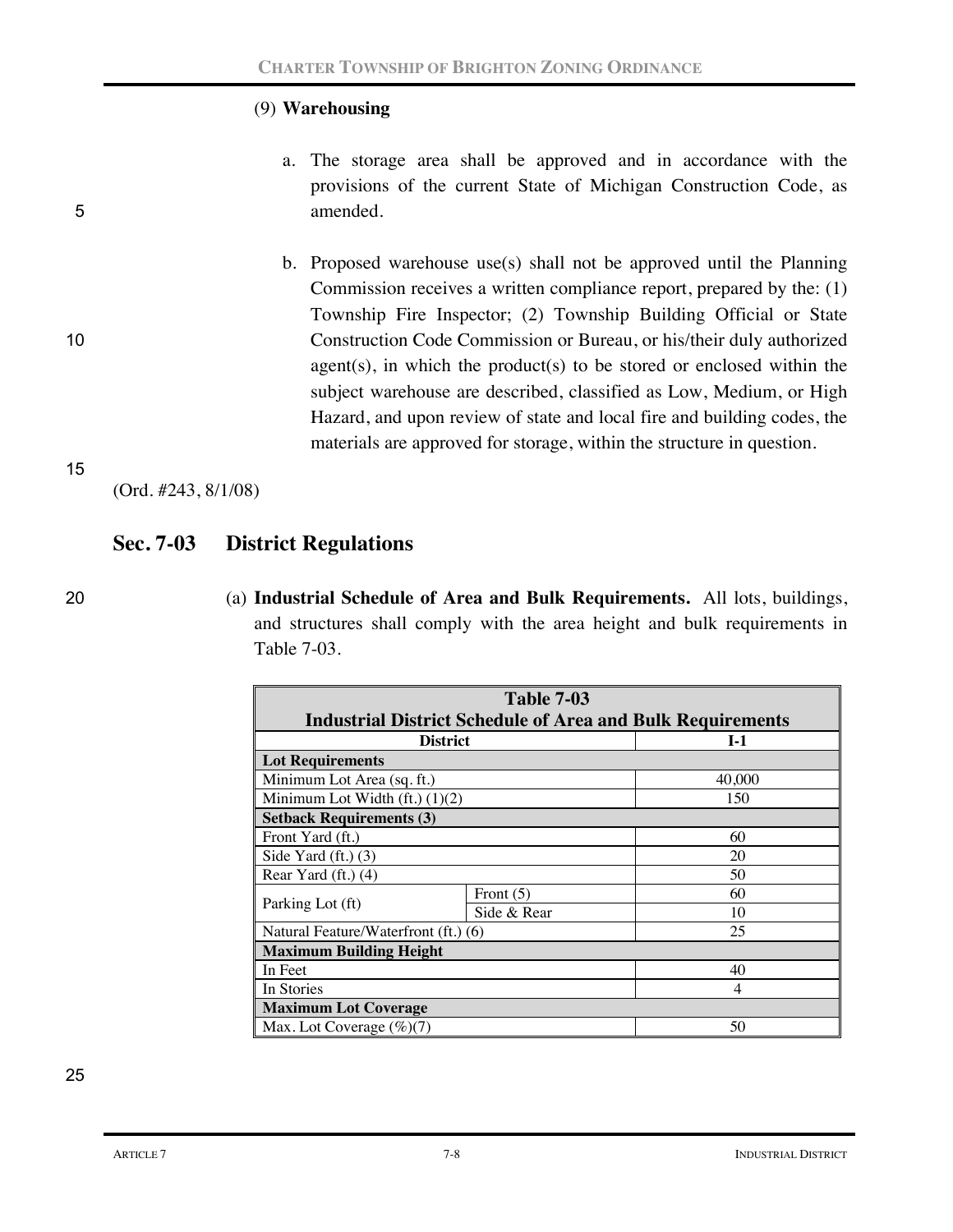|    | (b) <b>Notes.</b> The following notes apply to Table 7-03:                                                                                                                                                                                                                                                                                                                                                 |
|----|------------------------------------------------------------------------------------------------------------------------------------------------------------------------------------------------------------------------------------------------------------------------------------------------------------------------------------------------------------------------------------------------------------|
| 5  | (1) <b>Reduction of Lot Area and Width.</b> For any lot created after the effective<br>date of this Ordinance, the lot area and width requirement may be waived<br>for lots that only have access from a private road or local public road<br>within an industrial park or business center.                                                                                                                |
| 10 | (2) Lot Frontage. All lots shall have frontage on a dedicated public road or<br>approved private road meeting the requirements of <b>Article 16</b> in order to<br>be considered "accessible." All lots must meet the minimum lot width<br>requirements at the minimum setback line, except as provided for in (1)<br>above.                                                                               |
| 15 |                                                                                                                                                                                                                                                                                                                                                                                                            |
|    | (3) <b>Residential Setback.</b> No building shall be located closer than fifty (50)<br>feet to a Residential District property line.                                                                                                                                                                                                                                                                       |
| 20 | (4) Loading and Unloading. All loading and unloading shall be provided in<br>the rear yard. Where an alley exists or is provided at the rear of buildings,<br>the rear building setback and loading requirements may be computed from<br>the center of the alley.                                                                                                                                          |
| 25 | (5) Parking. Off-street parking for visitors, over and above the number of<br>spaces required under <i>Article 15</i> may be permitted within the required<br>front yard provided that the off-street parking is not located within forty<br>(40) feet of the front lot lines.                                                                                                                             |
| 30 | (6) Natural Features Setback. A twenty five (25) foot natural feature<br>setback shall be maintained from the ordinary high water mark (shoreline)<br>of any lake, pond, or stream and to the edge of any drainageway, or<br>regulated wetland. Only docks or decks shall be permitted within the<br>natural feature setback area. All waterfront uses must meet the<br>requirements of <i>Article</i> 24. |
| 35 | (7) Maximum Lot Coverage. The maximum lot coverage ratio shall be<br>calculated as the maximum allowable ground area that may be covered by<br>main buildings and above ground accessory structures as a percentage of<br>the lot area.                                                                                                                                                                    |